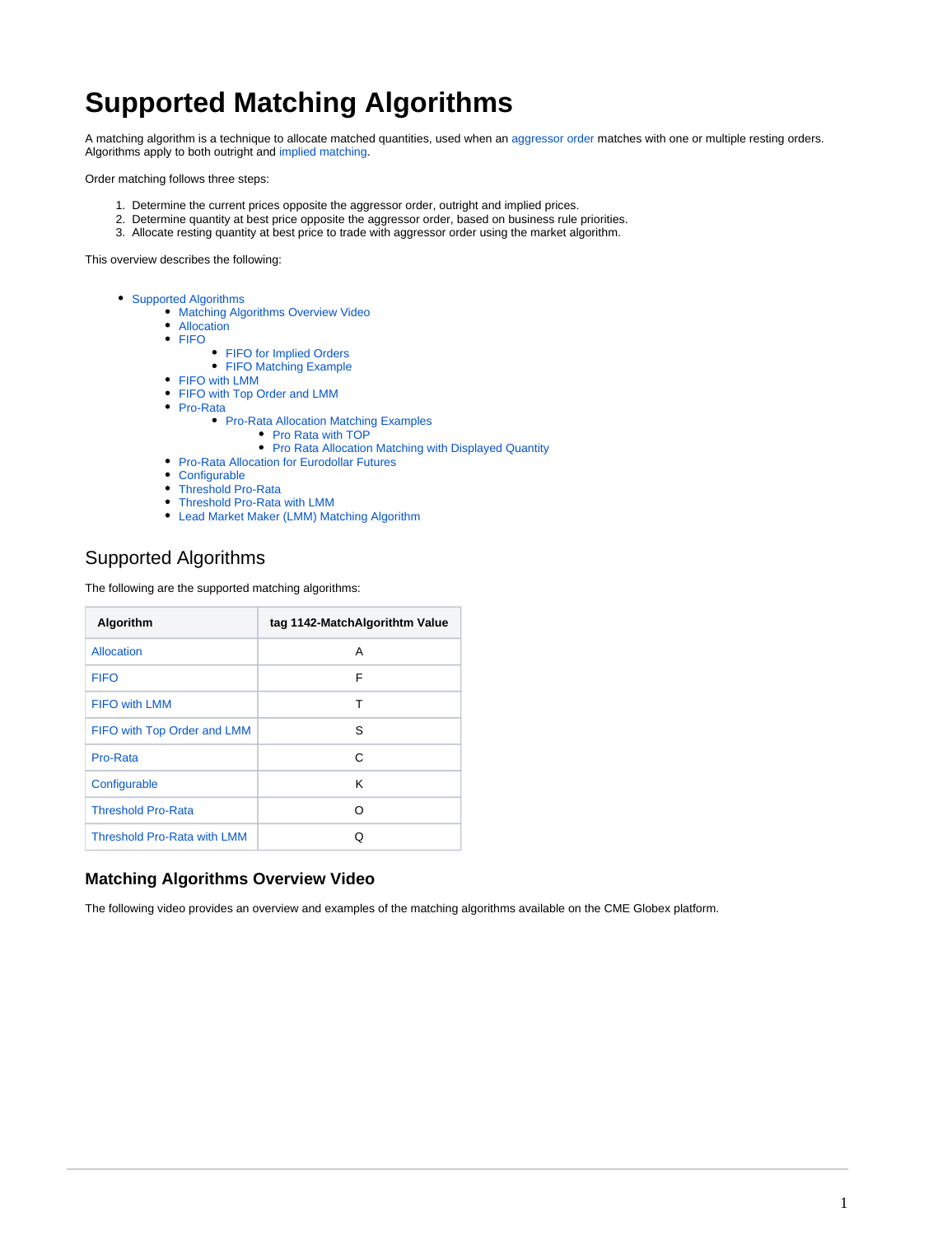

## <span id="page-1-0"></span>**Allocation**

The Allocation algorithm is an enhanced pro-rata algorithm that incorporates a priority (top order) to the first incoming order that betters the market. If priority is established, the aggressor orders are first allocated to the top order until the order's quantity is exhausted.

Additionally, there is a minimum pro-rata allocation parameter of two lots. All fills are rounded down to the nearest integer and if an allocated trade quantity is less than two lots, it is rounded down to zero. Excess lots are allocated FIFO.

The Allocation algorithm follows these stages to match trades:

- Assigns a top order percent allocation
- Pro-rata with minimum allocation of two lots
- FIFO for any residual quantity

For information on allocation for [Covered](https://www.cmegroup.com/confluence/display/EPICSANDBOX/Spreads+and+Combinations+Available+on+CME+Globex#SpreadsandCombinationsAvailableonCMEGlobex-UDSCoveredOptionsStrategies) instruments, refer to [Covered UDS Trade Futures Allocation](https://www.cmegroup.com/confluence/display/EPICSANDBOX/UDS+-+Validation+and+Messaging+Rules#UDSValidationandMessagingRules-CoveredUDSTradeFuturesAllocation)

# <span id="page-1-1"></span>**FIFO**

ന

The FIFO algorithm uses price and time as the only criteria for filling an order. In this algorithm, all orders at the same price level are filled according to time priority; the first order at a price level is the first order matched.

It is important to note that an order loses order priority and is re-queued when changed in any of the following ways:

- Increase the quantity
- Change the price
- Change the account number

#### <span id="page-1-2"></span>FIFO for Implied Orders

When trades are matched using the FIFO method, outright orders at the same price level are filled according to time priority. After all possible matches have been made for the outright orders; the implied orders will trade using the rules based system mentioned under the Priority Rules section:

- All implied IN orders are aggregated together at their respective prices.
- When aggregating implied OUT orders, there can be several aggregates for each price. This is due to the fact that only one aggregate per spread is used to generate implied orders.
- Within each price aggregate, the earlier maturity will trade first (i.e., for Calendars, CONTRACT A-CONTRACT B will trade before CONTRACT A-CONTRACT C).

#### <span id="page-1-3"></span>FIFO Matching Example

Using the FIFO match algorithm:

- 1. Orders at the same price are prioritized by their entry times, with the oldest order having the highest priority.
- 2. The aggregated implied order has the lowest priority within its price level.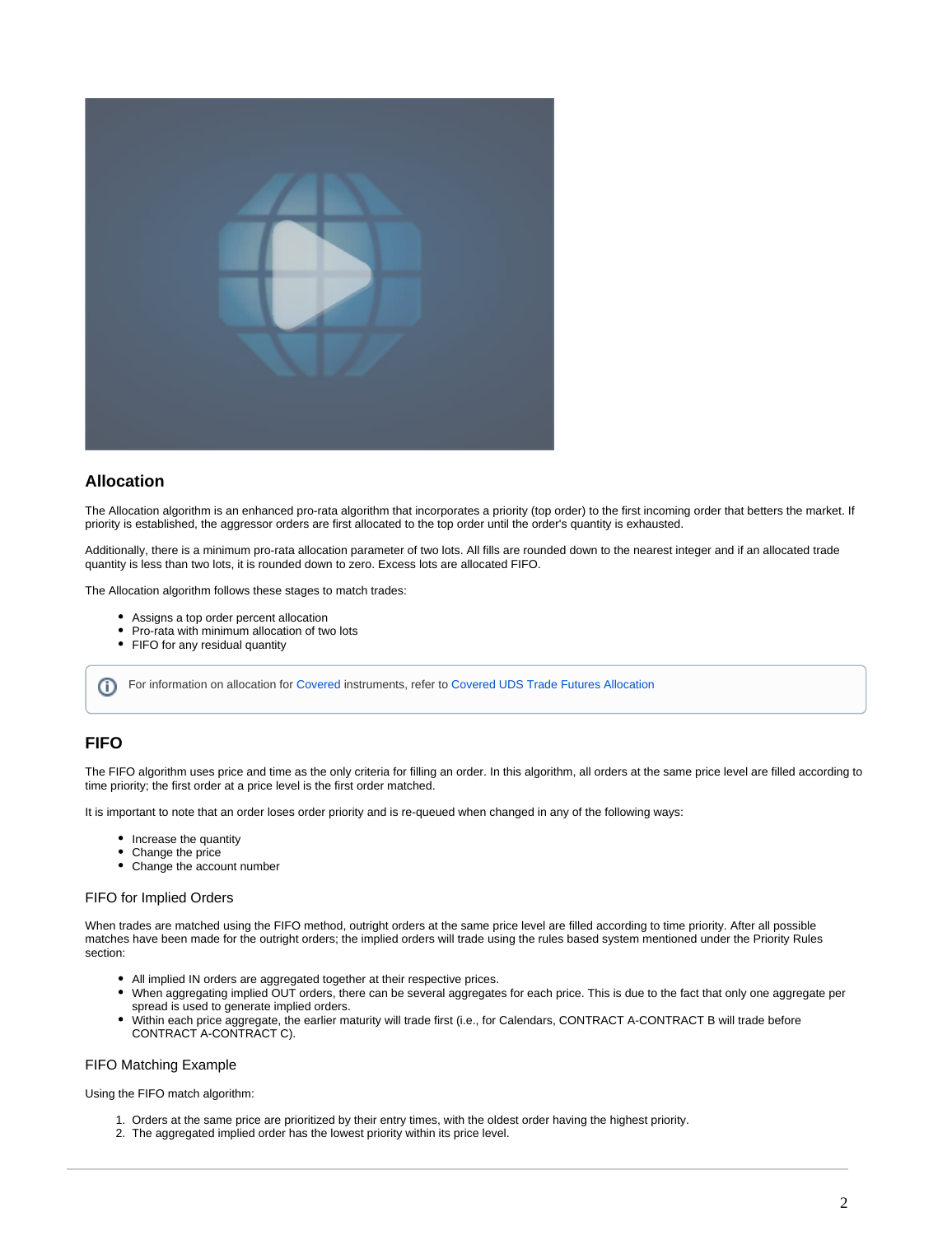In the example, if any orders on the offer side were to come in at the corresponding price of 9330, then the 3-lot and 5-lot would match first (in that order), with the 2-lot implied order filled last because it has the lowest priority.

#### **Instrument X**

(i)

| <b>Order Time</b> | <b>Bid Qty</b> | <b>Bid Price</b> | <b>Offer Price</b> | <b>Offer Qty</b> | <b>Order Time</b> |
|-------------------|----------------|------------------|--------------------|------------------|-------------------|
| 14:47             | 3              | 9330             |                    |                  |                   |
| 15:05             | 5              | 9330             |                    |                  |                   |

If implied spreading was turned off and the 2-lot in the example was a customer outright order, then the order would have an actual timestamp and be prioritized accordingly.

## <span id="page-2-0"></span>**FIFO with LMM**

The FIFO with LMM algorithm is an enhanced FIFO algorithm that allows for LMM allocations prior to the FIFO allocations. LMMs are each allocated a configurable percentage of an aggressor order before the remaining quantity is allocated FIFO.

The FIFO with LMM algorithm follows these stages to match trades:

- LMM set to configurable percent
- FIFO allocation

## <span id="page-2-1"></span>**FIFO with Top Order and LMM**

The FIFO with LMM algorithm is an enhanced FIFO algorithm that allows for LMM allocations prior to the FIFO allocations. Additionally, this algorithm incorporates a priority (top order) to the first incoming order that betters the market. If priority is established, the aggressor orders are first allocated to the top order until the order's quantity is exhausted.

The FIFO with LMM algorithm follows these stages to match trades:

- Assigns a top order percent allocation that betters the market
- LMM set to configurable percent
- FIFO allocation

# <span id="page-2-2"></span>**Pro-Rata**

The FX Calendar algorithm fills orders according to price, order lot size and time. An incoming aggressor order's quantity is multiplied by each resting order's pro-rated percentage to calculate allocated trade quantity. All fills are rounded down to the nearest integer; if an allocated trade quantity is less than two, it is rounded down to zero.

An order's pro-rata percentage is calculated by taking order quantity divided by total quantity at a certain price. Excess lots, which occur as a result of the rounding down of the original allocated trade quantity, may be allocated FIFO.

The FX Calendar algorithm follows these stages to match trades:

- Pro-rata with a minimum allocation
- FIFO for any residual quantity

Products that have a pro-rata component to their matching process are detailed in the [GCC Product Resources](https://www.cmegroup.com/confluence/display/EPICSANDBOX/GCC+Product+Resources).

#### <span id="page-2-3"></span>**Pro-Rata Allocation Matching Examples**

<span id="page-2-4"></span>Pro Rata with TOP

#### **Orders in the Market**

| Order No.       | <b>Bid Qty</b> | <b>Bid Price</b> | <b>Offer Price</b> | <b>Offer Qty</b> | Order No.      |
|-----------------|----------------|------------------|--------------------|------------------|----------------|
| <b>INCOMING</b> | 250            | 9711             | 9711               | 200              | 1 (Top Order)  |
|                 |                |                  | 9711               | 25               | 2              |
|                 |                |                  | 9711               | 50               | 3              |
|                 |                |                  | 9711               | 10               | $\overline{4}$ |

#### **Allocation Matching Calculation**

The matching allocation is performed for the remaining orders using the following formula: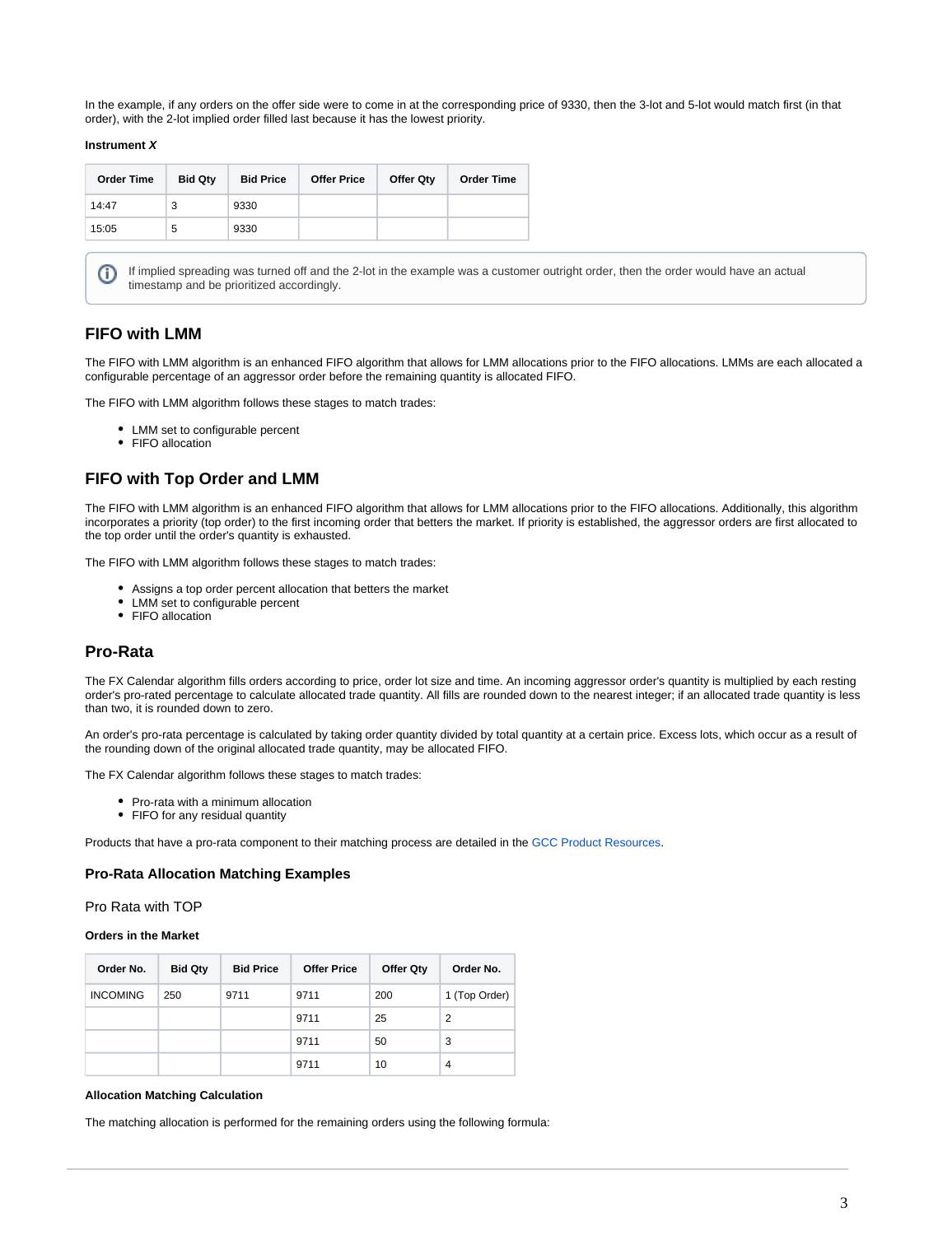#### **1st Allocation**

- $\bullet$  50/85 x 50 = 29 Matched 2nd, after top order is entirely filled.
- $25/85 \times 50 = 14$  Matched 3rd.
- $10/85 \times 50 = 5$  Matched 4th.

Order 1 (Top order) is filled entirely. ന

#### **2nd Allocation**

FIFO - the 2-lot is assigned to the order with the highest priority, which is Order 2.

#### The following table shows the order in which the matching takes place.

| Order No.       | <b>Bid Qty</b> | <b>Bid Price</b> | <b>Offer Price</b> | Offer Qtv | Order No.     | <b>Match Qtv</b> | <b>Match Order</b> |
|-----------------|----------------|------------------|--------------------|-----------|---------------|------------------|--------------------|
| <b>INCOMING</b> | 250            | 9711             | 9711               | 200       | 1 (Top Order) | 200              | #1                 |
|                 |                |                  | 9711               | 25        | 2             | 14/2             | #3, #5             |
|                 |                |                  | 9711               | 50/2      | 3             | 29               | #2                 |
|                 |                |                  | 9711               | 10        | 4             | 5                | #4                 |

#### <span id="page-3-0"></span>Pro Rata Allocation Matching with Displayed Quantity

In this example, any of the orders involved could be either outright or implied. As timestamp is not taken into account, the outcome is the same.

#### **Orders in the Market**

In this example, Order 1 has a total quantity of 100, but only displays 10 (Max show). ൘

#### **Allocation Matching Calculation**

\*Rounded down to 0 due to quantity calculated  $= 1$ .

1st Allocation

- $5/35 \times 20 = 2$
- $20/35 \times 20 = 11$
- $8/35 \times 20 = 4$
- $2/35 \times 20 = 1* + 0$
- (3 remaining)

#### **2nd Allocation**

For the 2nd allocation, allocation is on a FIFO basis and order 2 is completed.

The following table shows the order in which the matching takes place.

| Order No.      | <b>Bid Qty</b> | <b>Bid Price</b> | <b>Offer Price</b> | <b>Offer Qty</b> | Order No.       |
|----------------|----------------|------------------|--------------------|------------------|-----------------|
| 1 (Top Order)  | $10(100)^*$    | 9500             | 9500               | 30               | <b>INCOMING</b> |
| $\overline{2}$ | 5              | 9500             |                    |                  |                 |
| 3              | 20             | 9500             |                    |                  |                 |
| 4              | 8              | 9500             |                    |                  |                 |
| 5              | $\overline{2}$ | 9500             |                    |                  |                 |

# <span id="page-3-1"></span>**Pro-Rata Allocation for Eurodollar Futures**

This match algorithm known as **Pro Rata** or **Allocation Algorithm** is applied only to the Eurodollar futures at CME Group (Eurodollar packs and Bundles match via FIFO).

Pro Rata Allocation matches orders based on price, **TOP orders**, and size.

• A TOP order is an order having a price that betters the market at the time the order is received and which is therefore designated as having ti me priority. Only a single buy order and a single sell order can have time priority at any given moment. Orders having time priority match first regardless of size.

r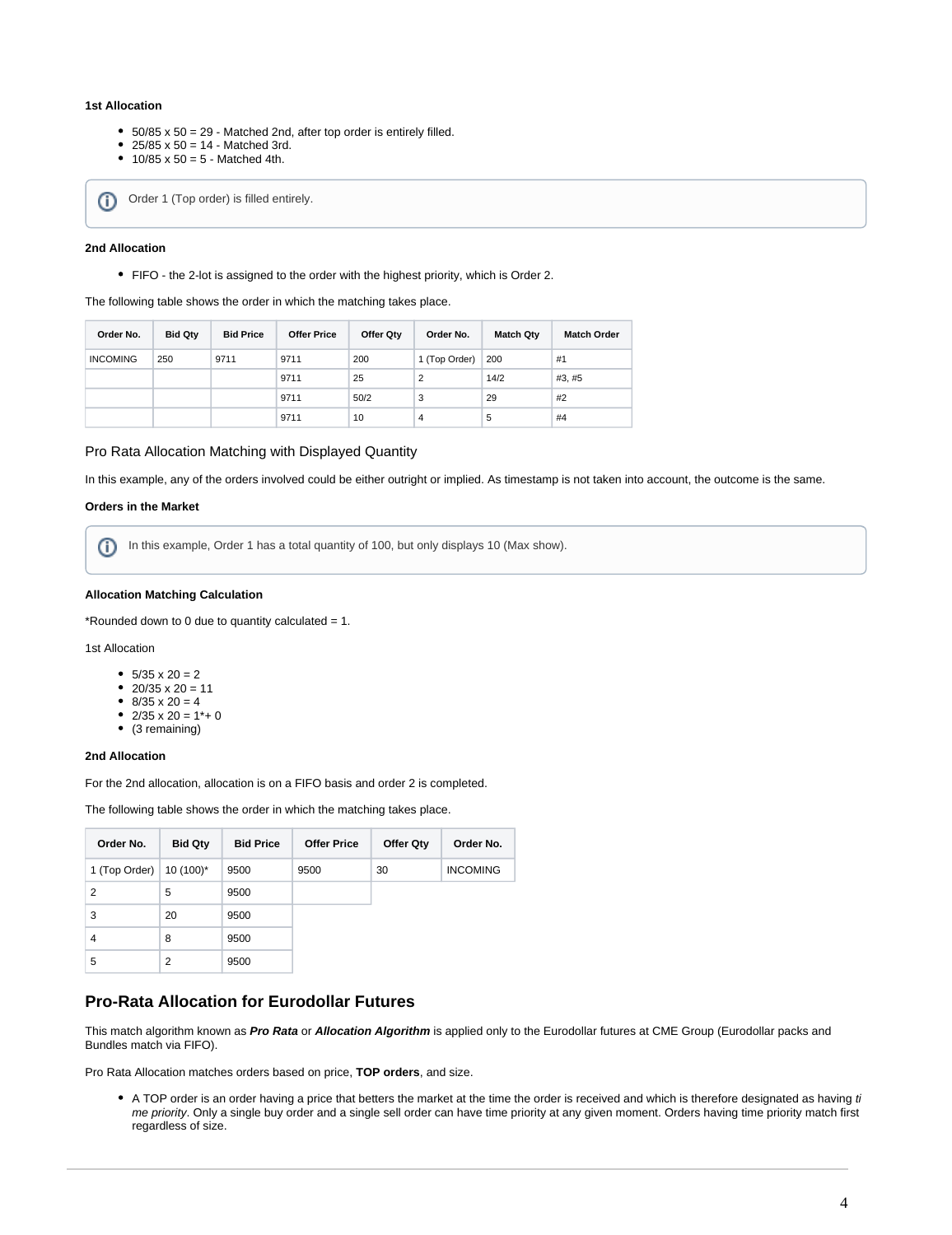The Pro Rata Allocation algorithm follows these rules:

1. Orders placed during the "pre-opening" or at the Indicative Opening Price will be matched on a price and time priority basis.

Implied orders are not taken into consideration, because these orders are only active during the continuous trading session.

- 2. Priority is assigned to an order that betters the market (e.g. a new buy order at 36 betters a 35 bid). Only one order per market side of the market can have top priority. There may be scenarios in which a top order does not exist for one or both sides of the market (e.g. an order betters the market, but is then canceled).
- 3. Only non-implied orders can be top orders.
- 4. Top orders are matched first, regardless of size.
- 5. After a top order is filled, the Pro Rata Allocation algorithm is applied to the remainder of the resting orders at the applicable price levels until the incoming order is filled.
- 6. The Pro Rata algorithm allocates fills based upon each resting order's percentage representation of total volume at a given price level. For example, an order that makes up 30% of the total volume resting at a price will receive approximately 30% of all executions that occur at that price. Approximate fill percentages may occur because allocated decimal quantities are always rounded down (i.e. a 10-lot order that receives an allocation of 7.89-lots will be rounded down to 7-lots).
- 7. The Pro Rata algorithm will only allocate to resting orders that will receive 2 or more contracts.
- 8. After percentage allocation, all remaining contracts not previously allocated due to rounding considerations are allocated to the remaining orders on a FIFO basis.
	- Outright orders will have priority over implied orders and will be allocated the remaining quantity according to their timestamps. Implied orders will be then allocated by maturity, with the earliest expiration receiving the allocation before the later expiring contracts. If spread contracts have the same expiration (i.e., CONTRACT A-CONTRACT B and CONTRACT A-CONTRACT C), then the quantity will be allocated to the earliest maturing contracts making up that spread (i.e., the CONTRACT A-CONTRACT B will get the allocation before the CONTRACT A-CONTRACT C because the CONTRACT B expires before the CONTRACT C).

## <span id="page-4-0"></span>**Configurable**

The Configurable algorithm combines steps used with other CME Match Algorithms and provides two additional steps. Steps proceed in the same sequence regardless of which steps are configured on/off. Products using the Configurable algorithm have quantity distributed among resting participants in this order:

- 1. [TOP](https://www.cmegroup.com/confluence/display/EPICSANDBOX/CME+Globex+Matching+Algorithm+Steps#CMEGlobexMatchingAlgorithmSteps-TOP)  A TOP order has a price that betters the market at the time the order is received and is therefore designated as having priority. Only a single buy order and a single sell order can have TOP priority at any given time. Orders having TOP priority match first regardless of size. For details of TOP Min, TOP Max, and TOP Percentage please see: [CME Globex Matching Algorithm Steps - TOP.](https://www.cmegroup.com/confluence/display/EPICSANDBOX/CME+Globex+Matching+Algorithm+Steps#CMEGlobexMatchingAlgorithmSteps-TOP)
- 2. [LMM](https://www.cmegroup.com/confluence/display/EPICSANDBOX/CME+Globex+Matching+Algorithm+Steps#CMEGlobexMatchingAlgorithmSteps-LMM) CME Designated Lead Market Makers are each allocated a configurable percentage of an aggressor order quantity before the remaining quantity passes to the next step.
- 3. [Split](https://www.cmegroup.com/confluence/display/EPICSANDBOX/CME+Globex+Matching+Algorithm+Steps#CMEGlobexMatchingAlgorithmSteps-Split) Based on product parameters, quantity is split between a FIFO step and a Pro Rata step. Product parameters can be zero for either FIFO or Pro Rata. The total percentage of quantity split between FIFO and Pro Rata will always equal 100%.
	- [FIFO](https://www.cmegroup.com/confluence/display/EPICSANDBOX/CME+Globex+Matching+Algorithm+Steps#CMEGlobexMatchingAlgorithmSteps-FIFO)  Quantity is distributed to resting orders on a first in, first out basis (earlier timestamped orders receive fills before later timestamped orders).
	- $\bullet$ [Pro Rata](https://www.cmegroup.com/confluence/display/EPICSANDBOX/CME+Globex+Matching+Algorithm+Steps#CMEGlobexMatchingAlgorithmSteps-ProRata) – Quantity to be matched is multiplied by each resting order's pro-rated percentage to calculate allocated trade quantity. All fills are rounded down to the nearest integer (which may be zero).
- 4. [Leveling](https://www.cmegroup.com/confluence/display/EPICSANDBOX/CME+Globex+Matching+Algorithm+Steps#CMEGlobexMatchingAlgorithmSteps-Leveling) Remaining quantity from rounding during the Pro Rata step is distributed to participating orders. No order may receive more than one lot in this step.
- 5. FIFO Any remaining quantity is distributed to resting orders on a first in, first out basis (earlier timestamped orders receive fills before later timestamped orders).

Individual steps are described here: [CME Globex Matching Algorithm Steps](https://www.cmegroup.com/confluence/display/EPICSANDBOX/CME+Globex+Matching+Algorithm+Steps).

Details of the K algorithm parameters and configuration for each product are available in the [GCC Product Reference Sheet](http://www.cmegroup.com/globex/files/globex-product-reference-sheet.xls) available from [GCC](https://www.cmegroup.com/confluence/display/EPICSANDBOX/GCC+Product+Resources)  [Product Resources](https://www.cmegroup.com/confluence/display/EPICSANDBOX/GCC+Product+Resources).

## <span id="page-4-1"></span>**Threshold Pro-Rata**

The Threshold Pro-Rata algorithm is an enhanced pro-rata algorithm that incorporates a priority (top order) to the first incoming order that betters the market. If priority is established, aggressor orders are first allocated to the top order up to the maximum configured priority allocation (volume cap). A minimum order size may also be set, whereas if an order does not meet that minimum level, it does not qualify for top order. Additionally, there is a minimum configurable allocation parameter (pro-rata mini), which is set to a quantity that can be allocated due to the results from the initial pro-rated allocation. All fills are rounded down to the nearest integer and if an allocated trade quantity is less than the pro-rata min it is rounded down to zero. Excess lots are allocated FIFO.

The Threshold Pro-Rata algorithm follows these stages to match trades:

- Assigns a top order percent allocation (with min and/or max)
- Pro-rata with configurable minimum allocation
- FIFO for any residual quantity

### <span id="page-4-2"></span>**Threshold Pro-Rata with LMM**

The Threshold Pro-Rata with LMM algorithm is an enhanced pro-rata algorithm that incorporates a Lead Market Maker (LMM) allocation after top order and before the pro-rata allocation.